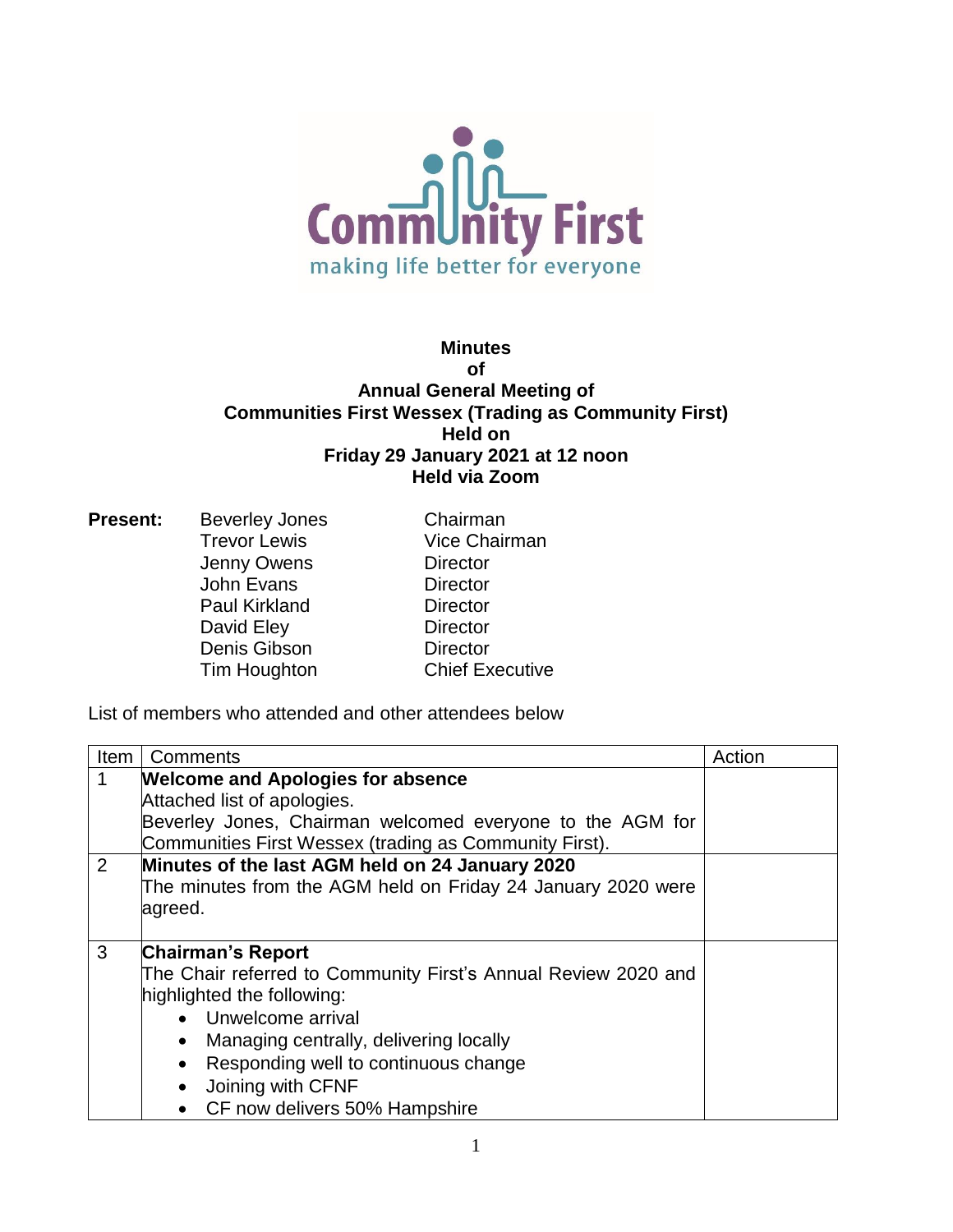| Achieving for others in the area<br>• Continued to lead CVS network in Hampshire |  |
|----------------------------------------------------------------------------------|--|
|                                                                                  |  |
| The Chair expressed thanks to all staff, members, supporters, all                |  |
| funders (including Basingstoke & Deane Borough Council, East                     |  |
| Hampshire District Council, Hampshire County Council, Havant                     |  |
| Borough Council, New Forest District Council, Winchester City                    |  |
| Council), and fellow board members.                                              |  |
| The Chair paid tribute to former Director Colonel Bill Stevens who               |  |
| died during the year.                                                            |  |
| <b>Retirement and Appointment of Trustee Directors</b><br>4.                     |  |
| Tim Houghton advised the following Trustee Directors have retired                |  |
| by rotation:                                                                     |  |
| Denis Gibson                                                                     |  |
| Jenny Owens                                                                      |  |
| John Evans                                                                       |  |
| Denis Gibson, Jenny Owens and John Evans were put forward for                    |  |
| re-election to the Board of Communities First Wessex T/A                         |  |
| <b>Community First.</b>                                                          |  |
| All agreed.<br>The following was co-opted by the board during the year and is    |  |
| standing for election by members at this, the first AGM after his                |  |
| appointment:                                                                     |  |
| • David Eley                                                                     |  |
| <b>Paul Kirkland</b><br>$\bullet$                                                |  |
| David Eley and Paul Kirkland were put forward for election to the                |  |
| Board of Communities First Wessex T/A Community First.                           |  |
| All agreed.                                                                      |  |
| <b>Presentation and Adoption of Accounts</b><br>5                                |  |
| The accounts and an overview of the financial position were                      |  |
| presented by Trevor Lewis.                                                       |  |
| Trevor Lewis proposed the 2019/20 Accounts be adopted, and                       |  |
| this was agreed by all.                                                          |  |
| <b>Appointment of Auditor</b><br>6                                               |  |
| The Chair proposed that Community First re-appoints Morris                       |  |
| Crocker as auditors for 2020-2021 and allow Directors to determine               |  |
| their remuneration.                                                              |  |
| All agreed.                                                                      |  |
|                                                                                  |  |
| $\overline{7}$<br>Voting                                                         |  |
| Members voted on all the above items online during the meeting                   |  |
| using Zoom polls and the results are shown above.                                |  |
| AOB<br>8                                                                         |  |
| <b>None</b><br>The AGM closed at 12.25 pm. The AGM formed part of                |  |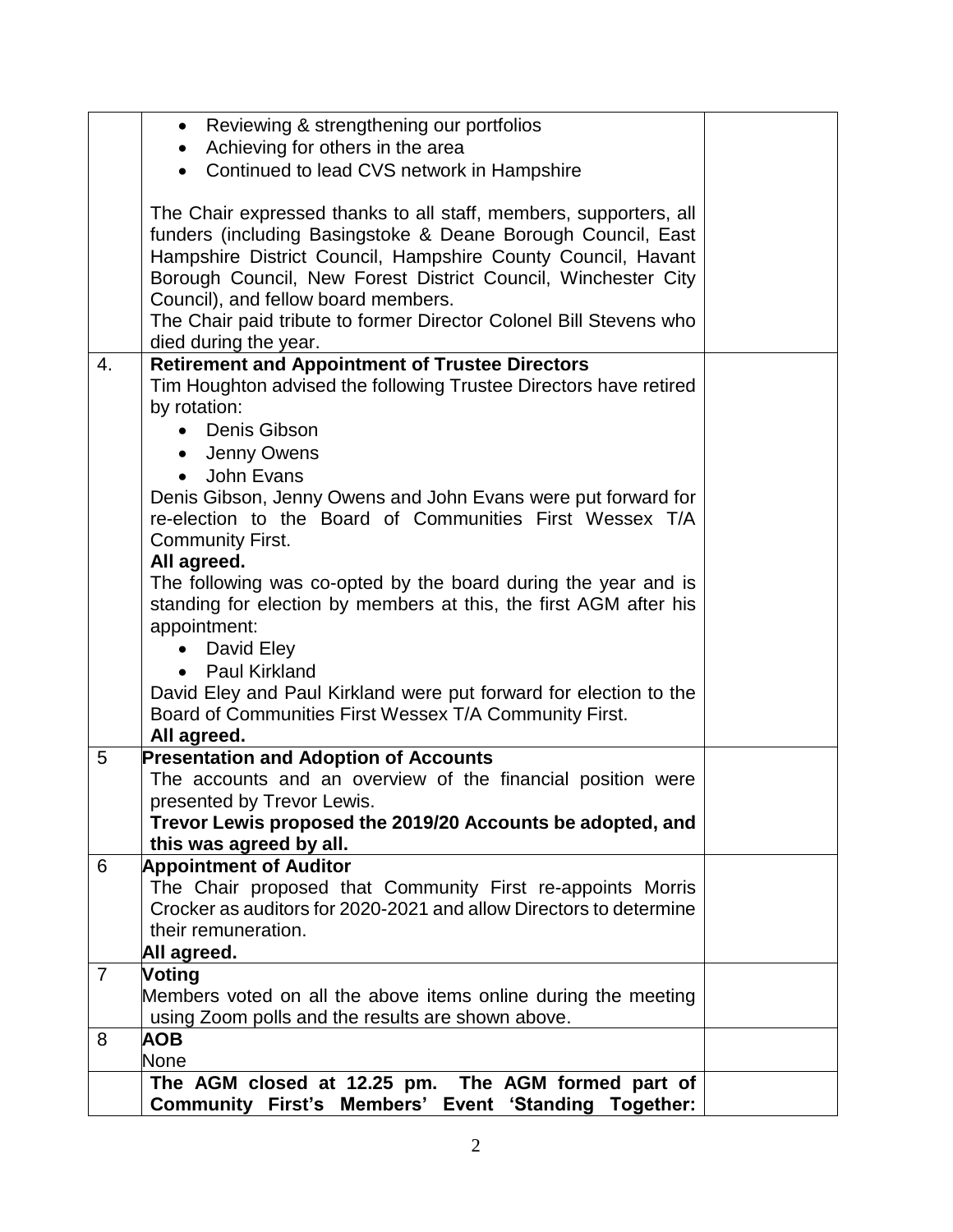## **Voluntary Sector Response and Recovery' held on 29 January 2021 11am to 12.30pm on Zoom.**

## Apologies

| <b>Biddo</b> | Mayo           | Citizens Advice Hampshire (Fareham)           |
|--------------|----------------|-----------------------------------------------|
| Ann-Marie    | <b>Bonwick</b> | Citizens Advice Fareham                       |
| Margaret     | Woodhead       | <b>Community First</b>                        |
| Clive        | Graham         | <b>Community First</b>                        |
| Paul         | Bache          | <b>Community First</b>                        |
| Nina         | Lazarski       | University of Winchester                      |
| Michèle      | Price          | Winchester Churches Nightshelter              |
| Colin        | Smith          | Wincheser Warriors Junior Cricket Association |
| Sue          | Scott          | Ringwood & Bransgore Dementia Action Group    |
| Richard      |                | Ringwood & Bransgore Dementia Action Group    |

## Attendees:

| Dawn          | Harding         | Chrysalis                          |
|---------------|-----------------|------------------------------------|
| Alison        | McNulty         | <b>Community First</b>             |
| Leah          | Coney           | <b>Alton Town Council</b>          |
| Andi          | Maratos         | Chrysalis                          |
| Andrew        | Mair            | Private                            |
| Anthony       | Matthew         | The Farming Community Network      |
| Beverley      | Jones           | Chair, Community First             |
| Beverley      | Palmer          | <b>Community First</b>             |
| <b>Brenda</b> | Pullen          | <b>Hampshire County Council</b>    |
| <b>Bruce</b>  | White           | <b>Community First</b>             |
| Carla         | Parry           | Chrysalis                          |
| Caroline      | Setford         | <b>Bedhampton Community Centre</b> |
| Catherine     | Hobson          | <b>HTC Consultancy</b>             |
| Chris         | Shaw            | It's Your Choice                   |
| Clive         | Cook            | <b>Petersfield Society</b>         |
| Jackie        | <b>Hartless</b> | <b>Community First</b>             |
| Dave          | Doyle           | <b>Community First</b>             |
| David         | Eley            | Director, Community First          |
| Debbie        | Grace           | <b>Community First</b>             |
| Denis         | Gibson          | <b>Director Community First</b>    |
| Emma          | Searle          | Winchester City Council            |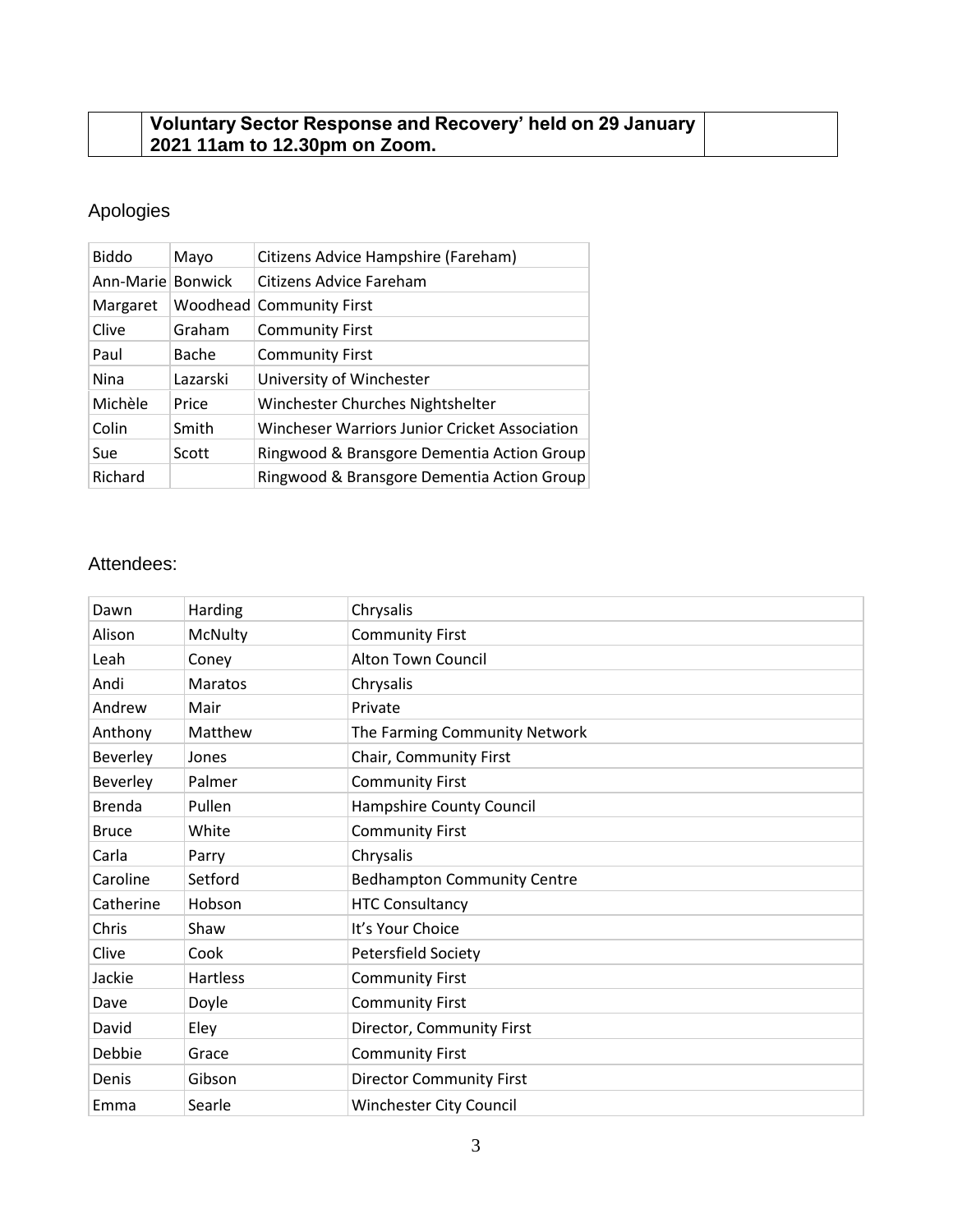| Emma    | Wilkinson      | St. Mary's Church Andover                              |
|---------|----------------|--------------------------------------------------------|
| Fiona   | McCrae         | <b>Community First</b>                                 |
| Gary    | Davis          | <b>Community First</b>                                 |
| Gill    | <b>Drake</b>   | <b>Community First</b>                                 |
| Georgia | Loud           | <b>East Hants District Council</b>                     |
| Hannah  | <b>Baxter</b>  | <b>Community First</b>                                 |
| Helena  | O'Shea         | <b>Community First</b>                                 |
| Hywel   | Small          | <b>Community First</b>                                 |
| lan     | Beaumont       | <b>Community First</b>                                 |
| Jacqui  | Scott          | <b>Community First</b>                                 |
| Jagat   | Singh          | <b>Community First</b>                                 |
| Jane    | Chuhan         | Winchester City Council                                |
| Janet   | Strangeway     | <b>Community First</b>                                 |
| Janet   | Berry          | Highcliffe Community Forum for Action                  |
| Jayan   | Pillai         | Self Employed                                          |
| Jenny   | Owens          | Havant & East Hants Mind and Director, Community First |
| John    | Cruickshank    | Liphook Food Bank                                      |
| John    | Evans          | Director, Community First                              |
| Jool    | Heller-Dixon   | <b>Carroll Centre</b>                                  |
| Judi    | <b>Bushell</b> | Holy Trinity Church                                    |
| Julia   | Race           | Sway WI                                                |
| Julia   | Stamper        | New Milton Residents' Association                      |
| Kat     | <b>Baseley</b> | <b>Community First</b>                                 |
| Kate    | Glasby         | Off The Record                                         |
| Kirsty  | Rowlinson      | <b>Action Hampshire</b>                                |
| Lin     | Dudman         | <b>Community First</b>                                 |
| Lisa    | Langman        | <b>Andover Mind</b>                                    |
| Liz     | Moore          | <b>Community First</b>                                 |
| Trevor  | Fry            | Fareham & District Society of Model Engineers          |
| Lynne   | Peters         | <b>Community First</b>                                 |
| Peter   | Williamson     | <b>Community First</b>                                 |
| Maggie  | Short          | MSLipreading                                           |
| Mandie  | Molyneux       | Artscape                                               |
| Mandy   | <b>Harris</b>  | <b>Community First</b>                                 |
| Marge   | Harvey         | Hampshire County Council                               |
| Marie   | Shotbolt       | <b>Community First</b>                                 |
| Marion  | Shorrocks      | <b>SEHCO</b>                                           |
| Matthew | Powell         | Petersfield Karate Club                                |
| Melissa | Oliver         | New Forest Disability Information Service              |